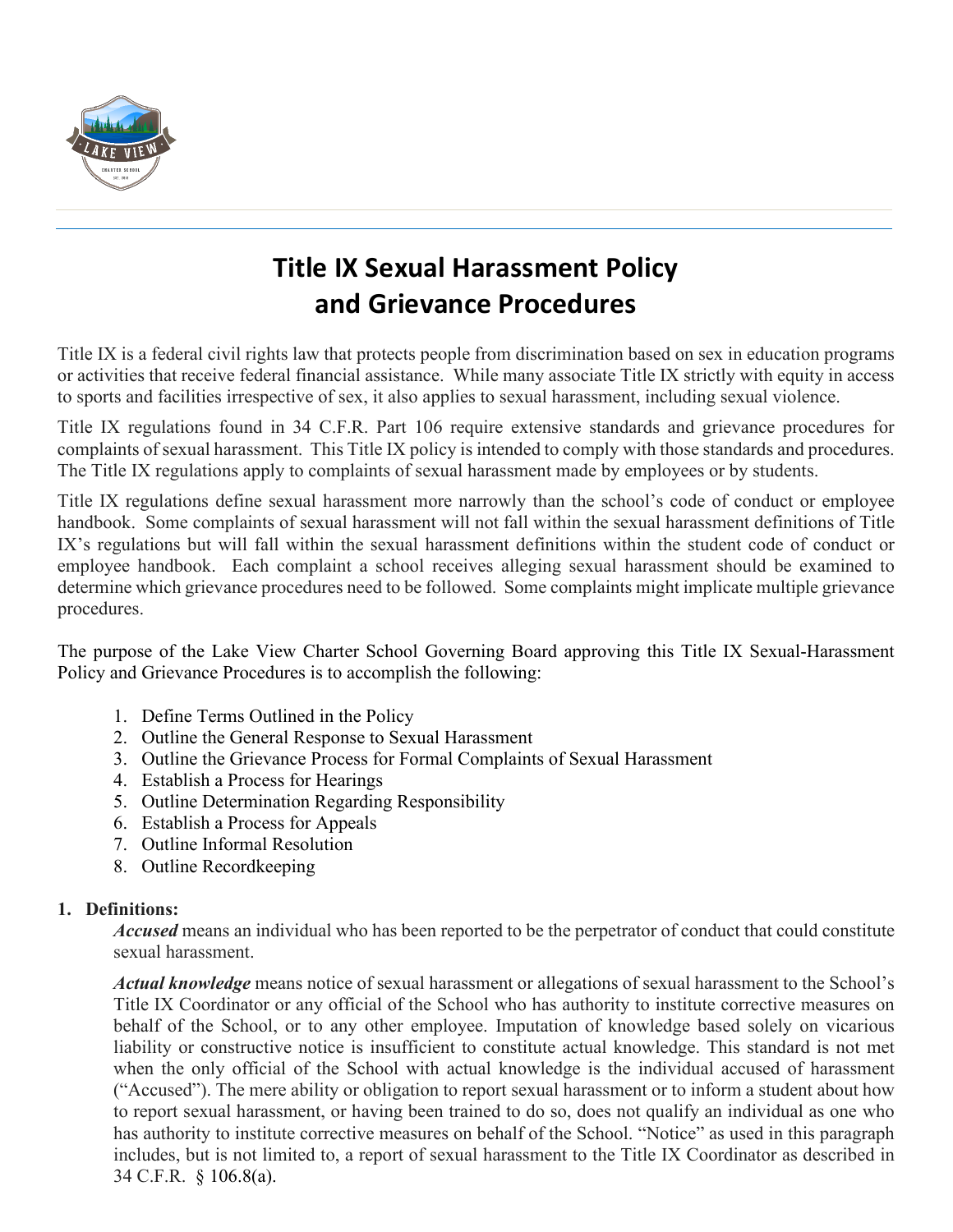*Complainant* means an individual who is alleged to be the victim of conduct that could constitute sexual harassment.

"*Education program or activity*" includes locations, events, or circumstances over which the School exercised substantial control over both the accused and the context in which the sexual harassment occurs.

*Formal complaint* means a document filed by a complainant or signed by the Title IX Coordinator alleging sexual harassment against an accused and requesting that the School investigate the allegation of sexual harassment. At the time of filing a formal complaint, a complainant must be participating in or attempting to participate in the education program or activity of the School with which the formal complaint is filed. A formal complaint may be filed with the Title IX Coordinator in person, by mail, or by electronic mail, by using the contact information required to be listed for the Title IX Coordinator, and by any additional method designated by the School.

The phrase "*document filed by a complainant*" means a document or electronic submission (such as by electronic mail or through an online portal provided for this purpose by the School) that contains the complainant's physical or digital signature, or otherwise indicates that the complainant is the person filing the formal complaint. Where the Title IX Coordinator signs a formal complaint, the Title IX Coordinator is not a complainant or otherwise a party.

*Accused* means an individual who has been reported to be the perpetrator of conduct that could constitute sexual harassment.

*Sexual harassment* means conduct on the basis of sex that satisfies one or more of the following:

(1) An employee of the School conditioning the provision of an aid, benefit, or service of the School on an individual's participation in unwelcome sexual conduct;

(2) Unwelcome conduct determined by a reasonable person to be so severe, pervasive, and objectively offensive that it effectively denies a person equal access to the School's education program or activity; or

(3) "Sexual assault" as defined in 20 U.S.C.  $1092(f)(6)(A)(v)$ , "dating violence" as defined in 34 U.S.C. 12291(a)(10), "domestic violence" as defined in 34 U.S.C. 12291(a)(8), or "stalking" as defined in 34 U.S.C. 12291(a)(30).

*Supportive measures* means non-disciplinary, non-punitive individualized services offered as appropriate, as reasonably available, and without fee or charge to the complainant or the accused before or after the filing of a formal complaint or where no formal complaint has been filed. Such measures are designed to restore or preserve equal access to the School's education program or activity without unreasonably burdening the other party, including measures designed to protect the safety of all parties or the School's educational environment, or deter sexual harassment. Supportive measures may include counseling, extensions of deadlines or other course-related adjustments, modifications of work or class schedules, campus escort services, mutual restrictions on contact between the parties, changes in work or housing locations, leaves of absence, increased security and monitoring of certain areas of the campus, and other similar measures. The School must maintain as confidential any supportive measures provided to the complainant or accused, to the extent that maintaining such confidentiality would not impair the ability of the School to provide the supportive measures. The Title IX Coordinator is responsible for coordinating the effective implementation of supportive measures.

**2. General Response to Sexual Harassment**: If the School has actual knowledge of sexual harassment in an education program or activity of the School against a person in the United States, the School must respond promptly in a manner that is not deliberately indifferent. A School is deliberately indifferent only if its response to sexual harassment is clearly unreasonable in light of the known circumstances.

A School's response must treat complainants and respondents equitably by offering supportive measures to a complainant, and by following a grievance process that complies those processes identified herein before the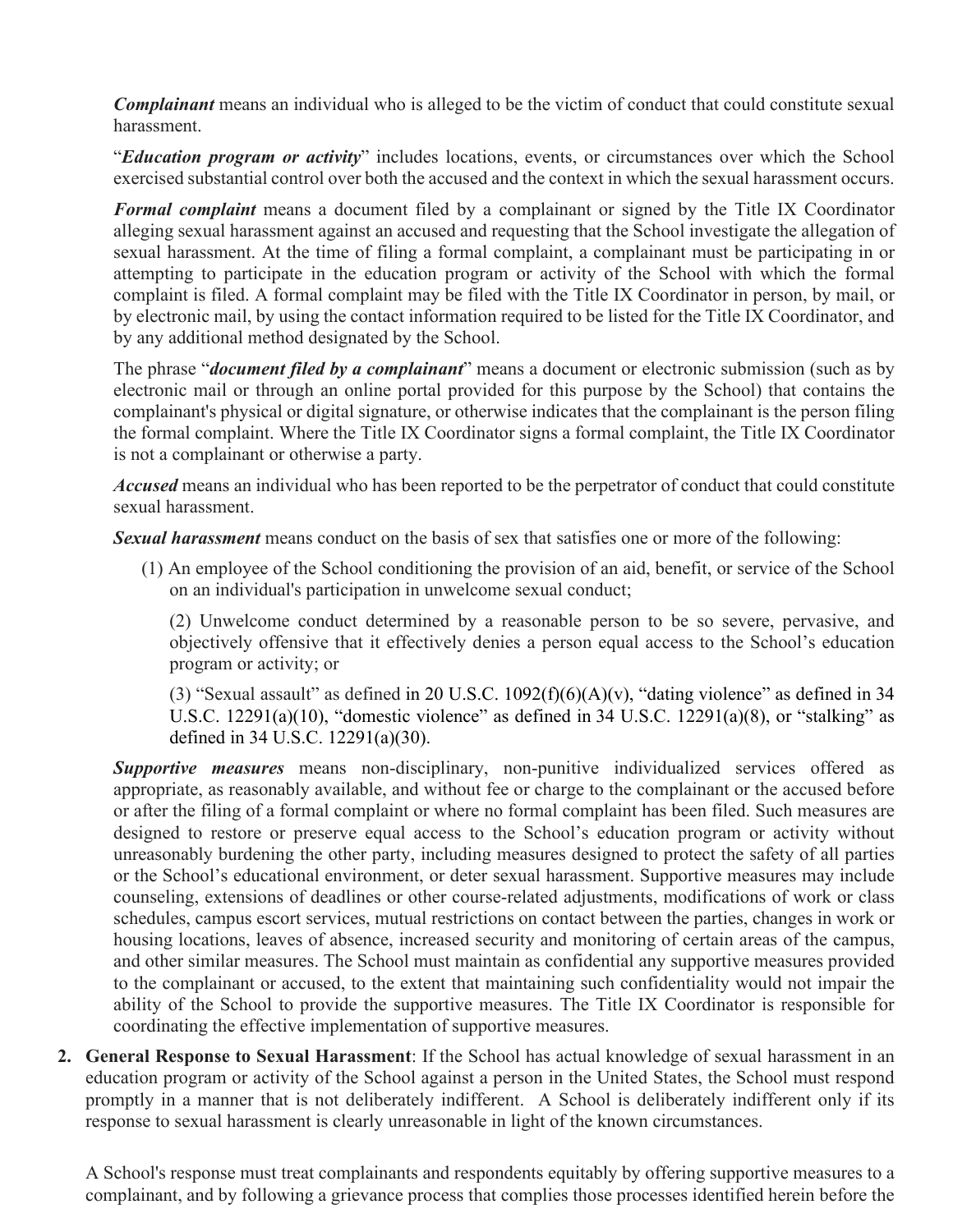imposition of any disciplinary sanctions or other actions that are not supportive measures against an accused.

The Title IX Coordinator must promptly contact the complainant to discuss the availability of supportive measures, consider the complainant's wishes with respect to supportive measures, inform the complainant of the availability of supportive measures with or without the filing of a formal complaint, and explain to the complainant the process for filing a formal complaint.

#### **Response to a Formal Complaint**

In response to a formal complaint, a School must follow a grievance process outlined below. With or without a formal complaint, a School must comply with the School's General Response to Sexual Harassment process identified above.

#### **Emergency Removal**

The School may remove an accused from the School's education program or activity on an emergency basis, provided that the School undertakes an individualized safety and risk analysis, determines that an immediate threat to the physical health or safety of any student or other individual arising from the allegations of sexual harassment justifies removal, and provides the accused with notice and an opportunity to challenge the decision immediately following the removal.

#### **Administrative Leave**

The School may place an accused non-student employee on administrative leave during the pendency of a grievance process identified below.

#### **3. Grievance Process for Formal Complaints of Sexual Harassment: Discrimination on the Basis of Sex**

The School's treatment of a complainant or an accused in response to a formal complaint of sexual harassment may constitute discrimination on the basis of sex under Title IX.

#### **Grievance Process Generally**

The School shall treat complainants and those accused equitably by providing remedies to a complainant where a determination of responsibility for sexual harassment has been made against the accused, and by following a grievance process that complies with this policy before the imposition of any disciplinary sanctions or other actions that are not supportive measures against an accused. Remedies are to be designed to restore or preserve equal access to the School's education program or activity. Such remedies may include the same individualized services described above as "supportive measures"; however, remedies need not be non-disciplinary or non-punitive and need not avoid burdening the accused.

The School shall require an objective evaluation of all relevant evidence—including both inculpatory and exculpatory evidence—and provide that credibility determinations may not be based on a person's status as a complainant, accused, or witness.

**Title IX Coordinator:** Any individual designated by the School as a Title IX Coordinator, investigator, decision-maker, or any person designated by the School to facilitate an informal resolution process, shall not have a conflict of interest or bias for or against complainants or those accused generally or an individual complainant or accused. The School shall ensure that Title IX Coordinators, investigators, decision-makers, and any person who facilitates an informal resolution process, receive training on the definition of sexual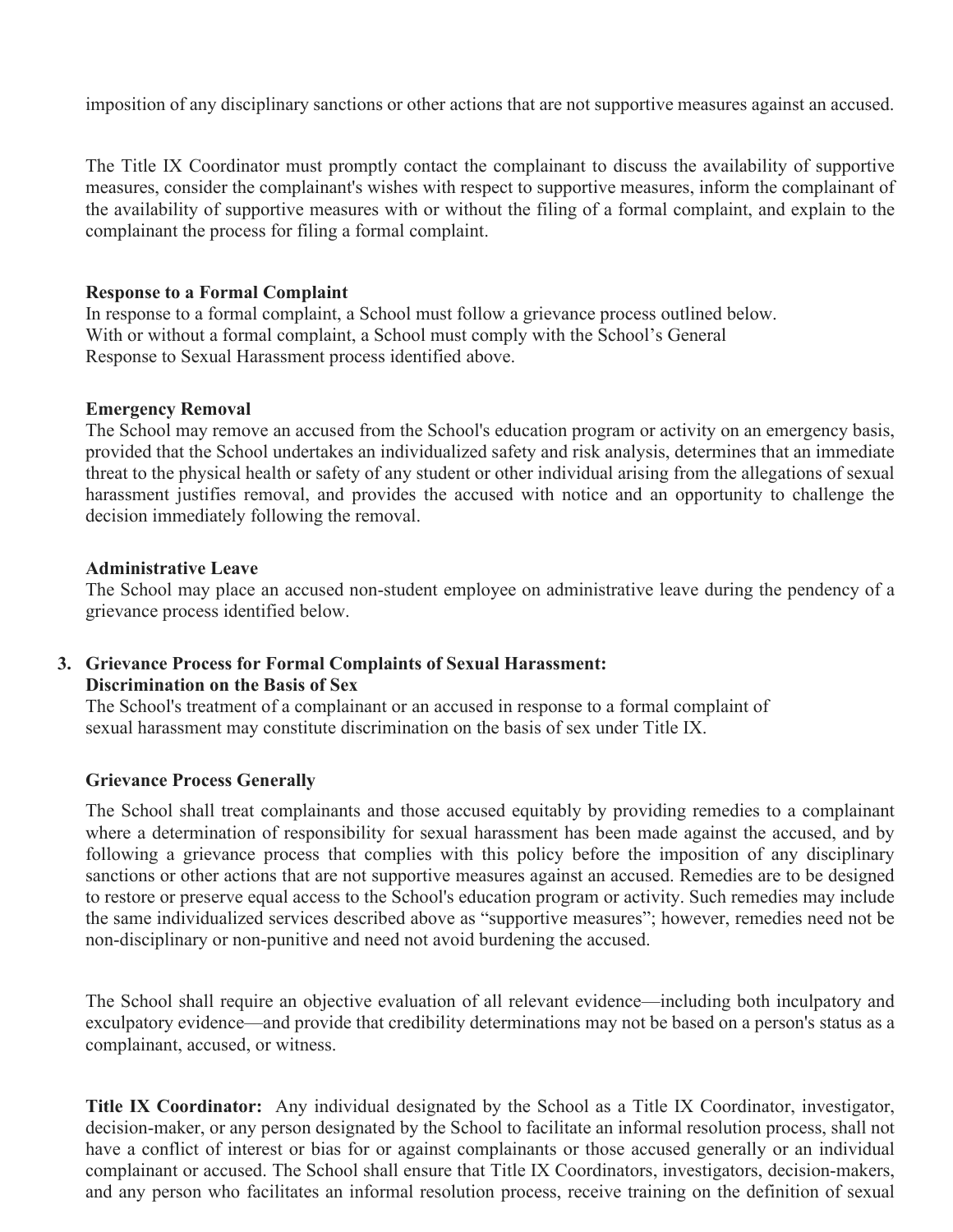harassment, the scope of the School's education program or activity, how to conduct an investigation and grievance process including hearings, appeals, and informal resolution processes, as applicable, and how to serve impartially, including by avoiding prejudgment of the facts at issue, conflicts of interest, and bias. The School shall ensure that decision-makers receive training on any technology to be used at a live hearing and on issues of relevance of questions and evidence, including when questions and evidence about the complainant's sexual predisposition or prior sexual behavior are not relevant, as set forth below. The School also shall ensure that investigators receive training on issues of relevance to create an investigative report that fairly summarizes relevant evidence, as set forth below. Any materials used to train Title IX Coordinators, investigators, decision-makers, and any person who facilitates an informal resolution process, must not rely on sex stereotypes and must promote impartial investigations and adjudications of formal complaints of sexual harassment.

**Presumption:** The School shall include a presumption that the accused is not responsible for the alleged conduct until a determination regarding responsibility is made at the conclusion of the grievance process.

**Time Frames:** The School shall include reasonably prompt time frames for conclusion of the grievance process, including reasonably prompt time frames for filing and resolving appeals and informal resolution processes if the School offers informal resolution processes, and a process that allows for the temporary delay of the grievance process or the limited extension of time frames for good cause with written notice to the complainant and the accused of the delay or extension and the reasons for the action. Good cause may include considerations such as the absence of a party, a party's advisor, or a witness; concurrent law enforcement activity; or the need for language assistance or accommodation of disabilities.

**1. Disciplinary Sanctions and Remedies: Following the determination of responsibility, the following reflect the range of possible disciplinary sanctions and remedies the School may implement:**

## **Consequences**

Students or employees who engage in misconduct prohibited by this Policy, knowingly make false statements or knowingly submit false information during the grievance process may be subject to disciplinary action up to and including expulsion from Lake View Charter School or termination of employment. The Coordinator is responsible for effective implementation of any remedies ordered by Lake View Charter School in response to a formal complaint of sexual harassment.

**Standard of Evidence:** For all formal complaints of sexual harassment against students, employees, and faculty, the standard of evidence to be used to determine responsibility is:

The standard of evidence used to determine responsibility is the preponderance of the evidence standard.

**Appeals:** The following include the procedures and permissible bases for the complainant and accused to appeal:

Should the reporting individual find Lake View Charter School's resolution unsatisfactory, the reporting individual may, within five (5) business days of notice of Lake View Charter School's decision or resolution, submit a written appeal to the Governing Board President of Lake View Charter School Board, who will review the investigation and render a final decision.

The following appeal rights and procedures will also apply to formal complaints of sexual harassment: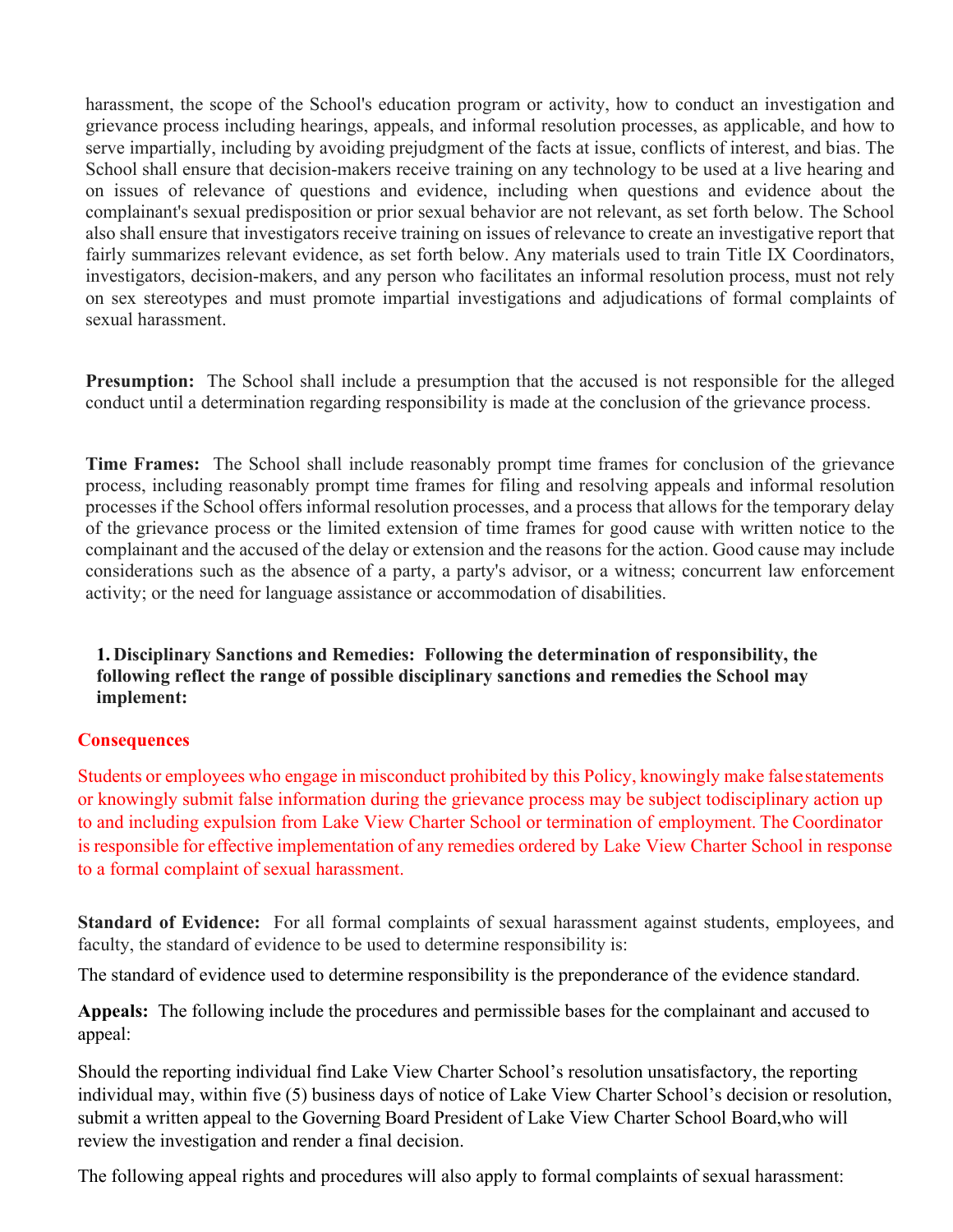- The complainant and the respondent shall have the same appeal rights and Lake View Charter School will implement appeal procedures equally for both parties.
- Lake View Charter School will notify the other party in writing when an appeal is filed.
- The decision-maker for the appeal will give both parties a reasonable, equal opportunity to submit a written statement in support of, or challenging, the outcome; issue a written decision describing the result of the appeal and the rationale for the result; and provide the written decision simultaneously to both parties.

**Supportive Measures:** The following supportive measures are available to complainants and those accused:

Upon the receipt of an informal or formal complaint of sexual harassment, the Coordinator will promptly contact the complainant to discuss the availability of supportive measures. The Coordinator will consider the complainant's wishes with respect to supportive measures, inform the complainant of the availability of supportive measures with or without the filing of a formal complaint of sexual harassment, and explain the process for filing a formal complaint of sexual harassment.

Supportive measures are non-disciplinary, non-punitive individualized services offered as appropriate, as reasonably available, and without fee or charge to the complainant or the respondent before or after the filing of a formal complaint of sexual harassment or where no formalcomplaint of sexual harassment has been filed. Such measures are designed to restore or preserveequal access to Lake View Charter School's education program or activity without unreasonably burdening the other party, including measures designed to protect the safety of all parties or Lake View Charter School's educational environment, or deter sexual harassment. Supportive measures available to complainants and respondents may include but are not limited to counseling, extensions of deadlines or other course-related adjustments, modifications of work or class schedules, campus escort services, mutual restrictions on contact between the parties, changes in work locations, leaves of absence, increased security and monitoring of certain areas of the campus, and other similar measures. Lake View Charter School will maintain as confidential any supportive measures provided to the complainant or respondent, to the extent that maintaining suchconfidentiality would not impair the ability of Lake View Charter School to provide the supportive measures.

## **Title IX Coordinator – Julie Haycock**

#### **Email- [julie.haycock@sequoiagrove.org](mailto:julie.haycock@lakeviewcharter.org)**

## **Phone Number- (916) 660-2934**

**Privileged Evidence:** When making a determination of responsibility, the School will not require, allow, rely upon, or otherwise use questions or evidence that constitute, or seek disclosure of, information protected under a legally recognized privilege, unless the person holding such privilege has waived the privilege.

**Notice of allegations:** When the School receives a formal complaint, the School will provide written notice to the parties who are known. Such written notice will contain the following:

1) Notice of the School's grievance process, including any informal resolution process;

2) Notice of the allegations of sexual harassment potentially constituting sexual harassment as defined above, including sufficient details known at the time and with sufficient time to prepare a response before any initial interview.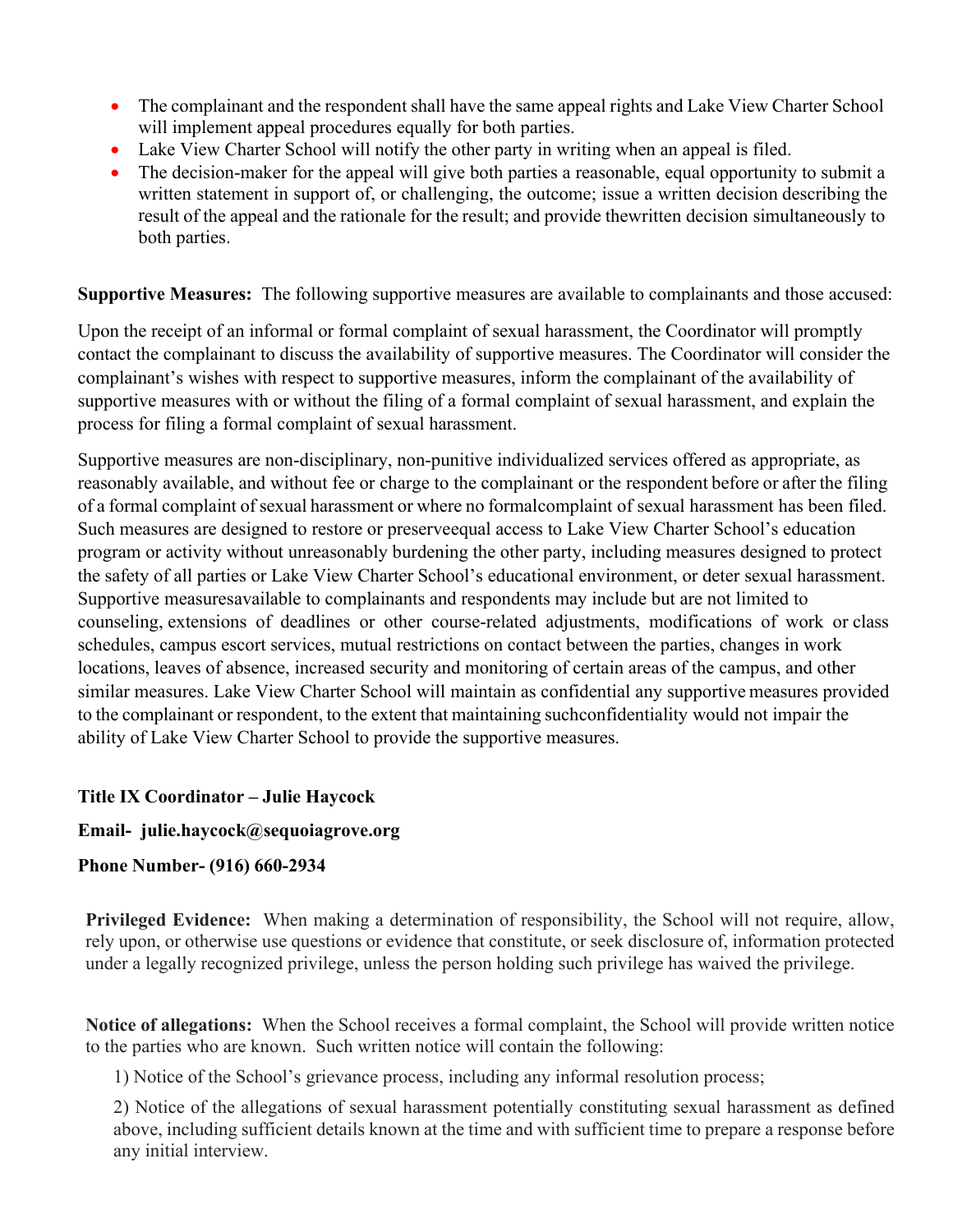Sufficient details include the identities of the parties involved in the incident, if known, the conduct allegedly constituting sexual harassment, and the date and location of the alleged incident, if known.

The written notice shall include a statement that the accused is presumed not responsible for the alleged conduct and that a determination regarding responsibility is made at the conclusion of the grievance process.

The written notice shall inform the parties that they may have an advisor of their choice, who may be, but is not required to be, an attorney, and may inspect and review evidence. The written notice must inform the parties of any provision in the School's code of conduct that prohibits knowingly making false statements or knowingly submitting false information during the grievance process.

If, in the course of an investigation, the School decides to investigate allegations about the complainant or the accused that are not included in the notice provided above, the School must provide notice of the additional allegations to the parties whose identities are known.

#### **Dismissal of a Formal Complaint**:

The School shall investigate the allegations in a formal complaint. If the conduct alleged in the formal complaint would not constitute sexual harassment as defined above even if proved, did not occur in the School's education program or activity, or did not occur against a person in the United States, then the School must dismiss the formal complaint with regard to that conduct for purposes of sexual harassment under title IX and implemented regulations; such a dismissal does not preclude action under another provision of the School's code of conduct.

The School may dismiss the formal complaint or any allegations therein, if at any time during the investigation or hearing: A complainant notifies the Title IX Coordinator in writing that the complainant would like to withdraw the formal complaint or any allegations therein; the accused is no longer enrolled or employed by the School; or specific circumstances prevent the School from gathering evidence sufficient to reach a determination as to the formal complaint or allegations therein.

Upon a dismissal described above, the School must promptly send written notice of the dismissal and reason(s) therefor simultaneously to the parties.

**Consolidation of Formal Complaints**. A School may consolidate formal complaints as to allegations of sexual harassment against more than one accused, or by more than one complainant against one or more accused, or by one party against the other party, where the allegations of sexual harassment arise out of the same facts or circumstances. Where a grievance process involves more than one complainant or more than one accused, references in this policy to the singular "party," "complainant," or "respondent" include the plural, as applicable.

**Investigation of a Formal Complaint.** When investigating a formal complaint and throughout the grievance process, the School shall:

1) Ensure that the burden of proof and the burden of gathering evidence sufficient to reach a determination regarding responsibility rest on the School and not on the parties provided that the School cannot access, consider, disclose, or otherwise use a party's records that are made or maintained by a physician, psychiatrist, psychologist, or other recognized professional or paraprofessional acting in the professional's or paraprofessional's capacity, or assisting in that capacity, and which are made and maintained in connection with the provision of treatment to the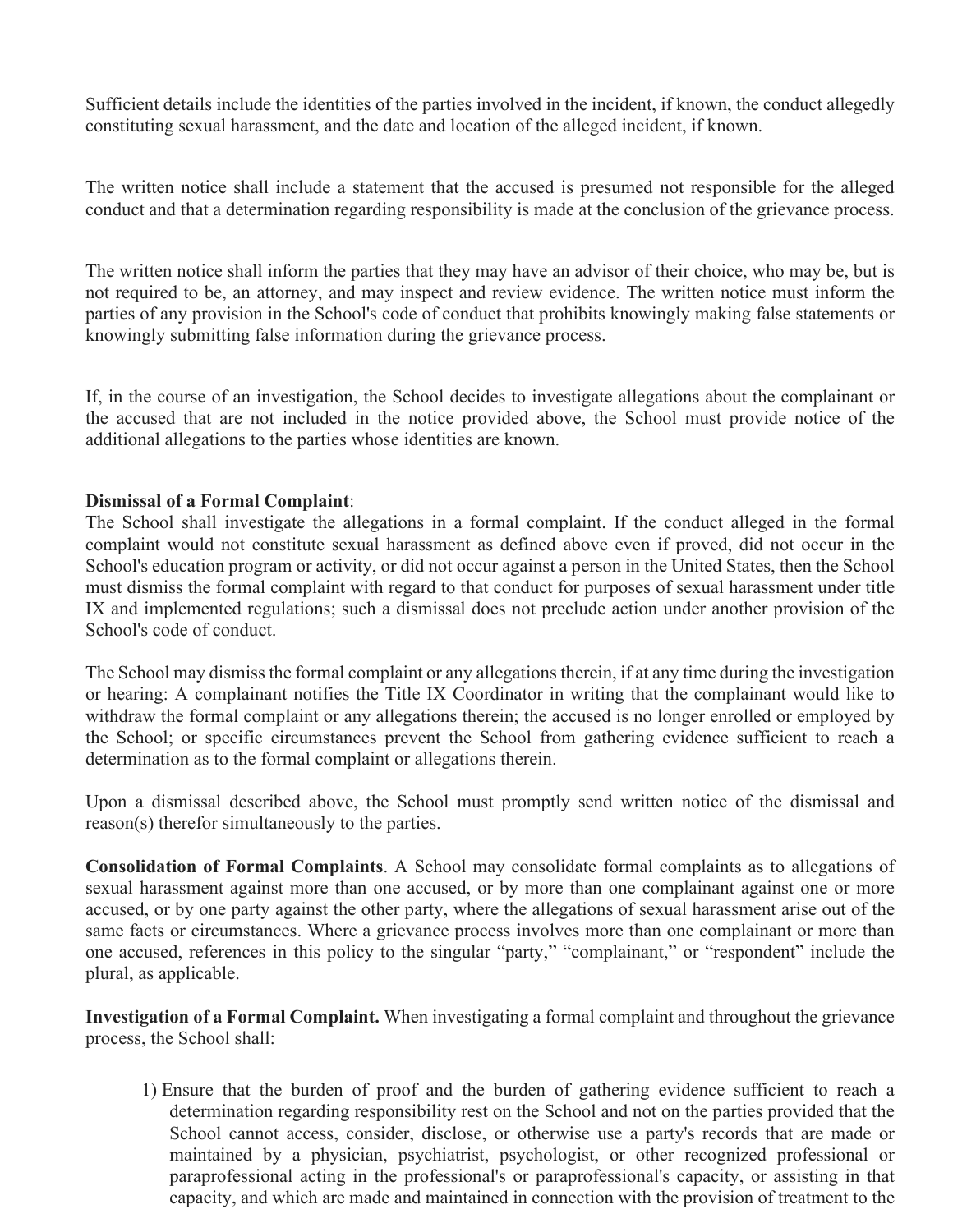party, unless the School obtains that party's voluntary, written consent to do so for a grievance process under this policy. If a student is under the age of 18, the School must obtain the voluntary, written consent of the student's parent/guardian/education rights holder.

- 2) Provide an equal opportunity for the parties to present witnesses, including fact and expert witnesses, and other inculpatory and exculpatory evidence.
- 3) Not restrict the ability of either party to discuss the allegations under investigation or to gather and present relevant evidence.
- 4) Provide the parties with the same opportunities to have others present during any grievance proceeding, including the opportunity to be accompanied to any related meeting or proceeding by the advisor of their choice, who may be, but is not required to be, an attorney, and not limit the choice or presence of advisor for either the complainant or the accused in any meeting or grievance proceeding
- 5) Provide, to a party whose participation is invited or expected, written notice of the date, time, location, participants, and purpose of all hearings, investigative interviews, or other meetings, with sufficient time for the party to prepare to participate;
- 6) Provide both parties an equal opportunity to inspect and review any evidence obtained as part of the investigation that is directly related to the allegations raised in a formal complaint, including the evidence upon which the School does not intend to rely in reaching a determination regarding responsibility and inculpatory or exculpatory evidence whether obtained from a party or other source, so that each party can meaningfully respond to the evidence prior to conclusion of the investigation. Prior to completion of the investigative report, the School must send to each party and the party's advisor, if any, the evidence subject to inspection and review in an electronic format or a hard copy, and the parties must have at least 10 days to submit a written response, which the investigator will consider prior to completion of the investigative report. The School must make all such evidence subject to the parties' inspection and review available at any hearing to give each party equal opportunity to refer to such evidence during the hearing, including for purposes of cross-examination; and
- 7) Create an investigative report that fairly summarizes relevant evidence and, at least 10 days prior to a hearing (if a hearing is required under this policy or otherwise provided) or other time of determination regarding responsibility, send to each party and the party's advisor, if any, the investigative report in an electronic format or a hard copy, for their review and written response.

## *4.* **Hearings:**

After the School has sent the investigative report to the parties and before reaching a determination regarding responsibility, the decision-maker(s) must afford each party the opportunity to submit written, relevant questions that a party wants asked of any party or witness, provide each party with the answers, and allow for additional, limited follow-up questions from each party. Questions and evidence about the complainant's sexual predisposition or prior sexual behavior are not relevant, unless such questions and evidence about the complainant's prior sexual behavior are offered to prove that someone other than the accused committed the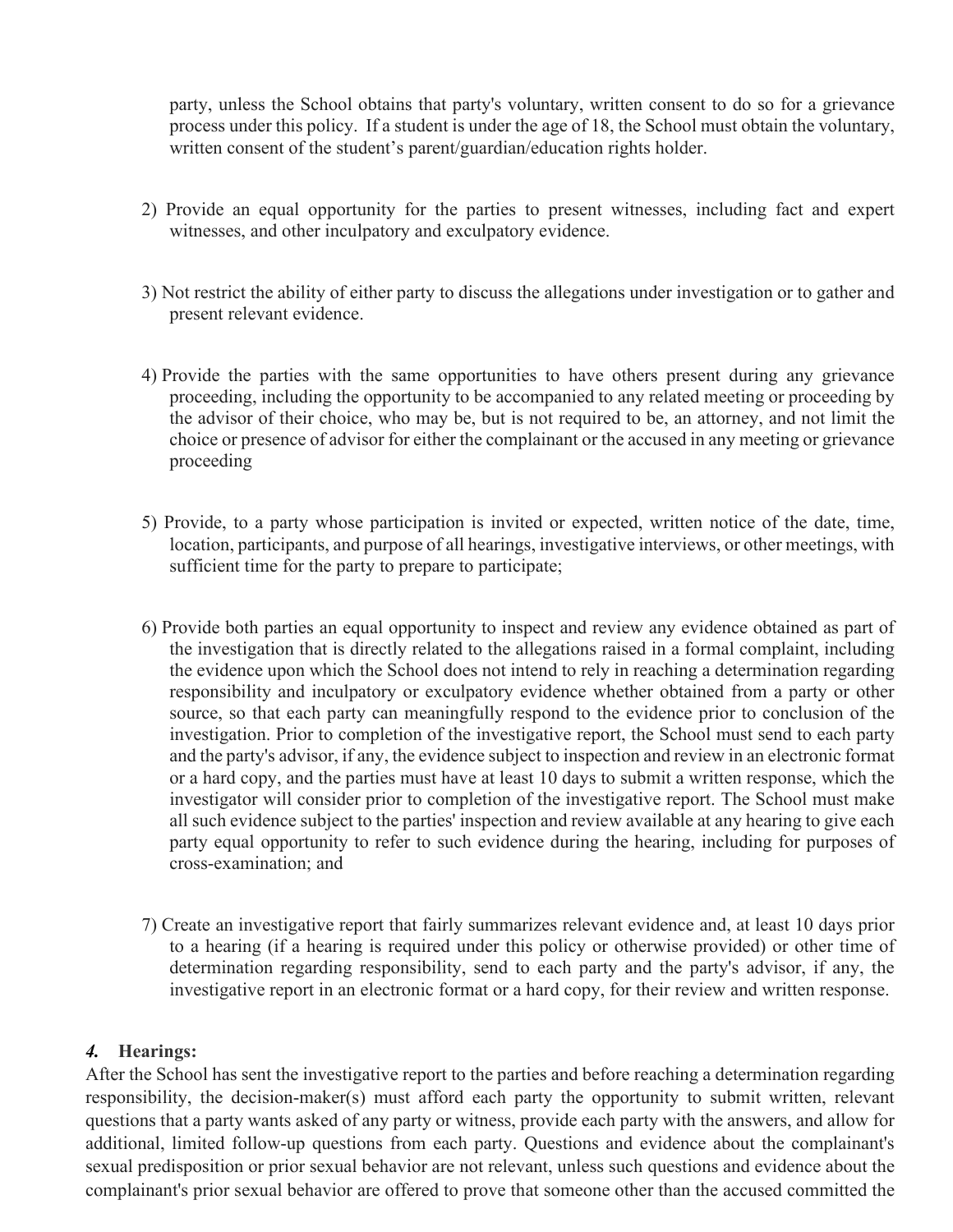conduct alleged by the complainant, or if the questions and evidence concern specific incidents of the complainant's prior sexual behavior with respect to the accused and are offered to prove consent. The decision-maker(s) must explain to the party proposing the questions any decision to exclude a question as not relevant.

*5.* **Determination Regarding Responsibility:** The decision-maker(s), who cannot be the same person(s) as the Title IX Coordinator or the investigator(s), must issue a written determination regarding responsibility applying the standard of evidence described above.

The written determination must include—

1) Identification of the allegations potentially constituting sexual harassment as defined above.

2) A description of the procedural steps taken from the receipt of the formal complaint through the determination, including any notifications to the parties, interviews with parties and witnesses, site visits, methods used to gather other evidence, and hearings held.

- 3) Findings of fact supporting the determination.
- 4) Conclusions regarding the application of the School's code of conduct to the facts.
- 5) A statement of, and rationale for, the result as to each allegation, including a determination regarding responsibility, any disciplinary sanctions the School imposes on the accused, and whether remedies designed to restore or preserve equal access to the School's education program or activity will be provided by the School to the complainant; and
- 6) The School's procedures and permissible bases for the complainant and the accused to appeal.
- The School shall provide the written determination to the parties simultaneously. The determination regarding responsibility becomes final either on the date that the School provides the parties with the written determination of the result of the appeal, if an appeal is filed, or if an appeal is not filed, the date on which an appeal would no longer be considered timely.

The Title IX Coordinator is responsible for effective implementation of any remedies.

- **6. Appeals:** The School shall offer both parties an appeal from a determination regarding responsibility within **five (5) days of the issuance of the Written Decision**, and from the School's dismissal of a formal complaint or any allegations therein, on the following bases:
	- 1) Procedural irregularity that affected the outcome of the matter;
	- 2) New evidence that was not reasonably available at the time the determination regarding responsibility or dismissal was made, that could affect the outcome of the matter; and
	- 3) The Title IX Coordinator, investigator(s), or decision-maker(s) had a conflict of interest or bias for or against a complainant or an accused generally or the individual complainant or accused that affected the outcome of the matter.

The Title IX Appeals Officer (not Decision-Maker, Title IX Coordinator, or Investigator) shall issue written decision of an appeal within **thirty (30) days from the receipt of the appeal**.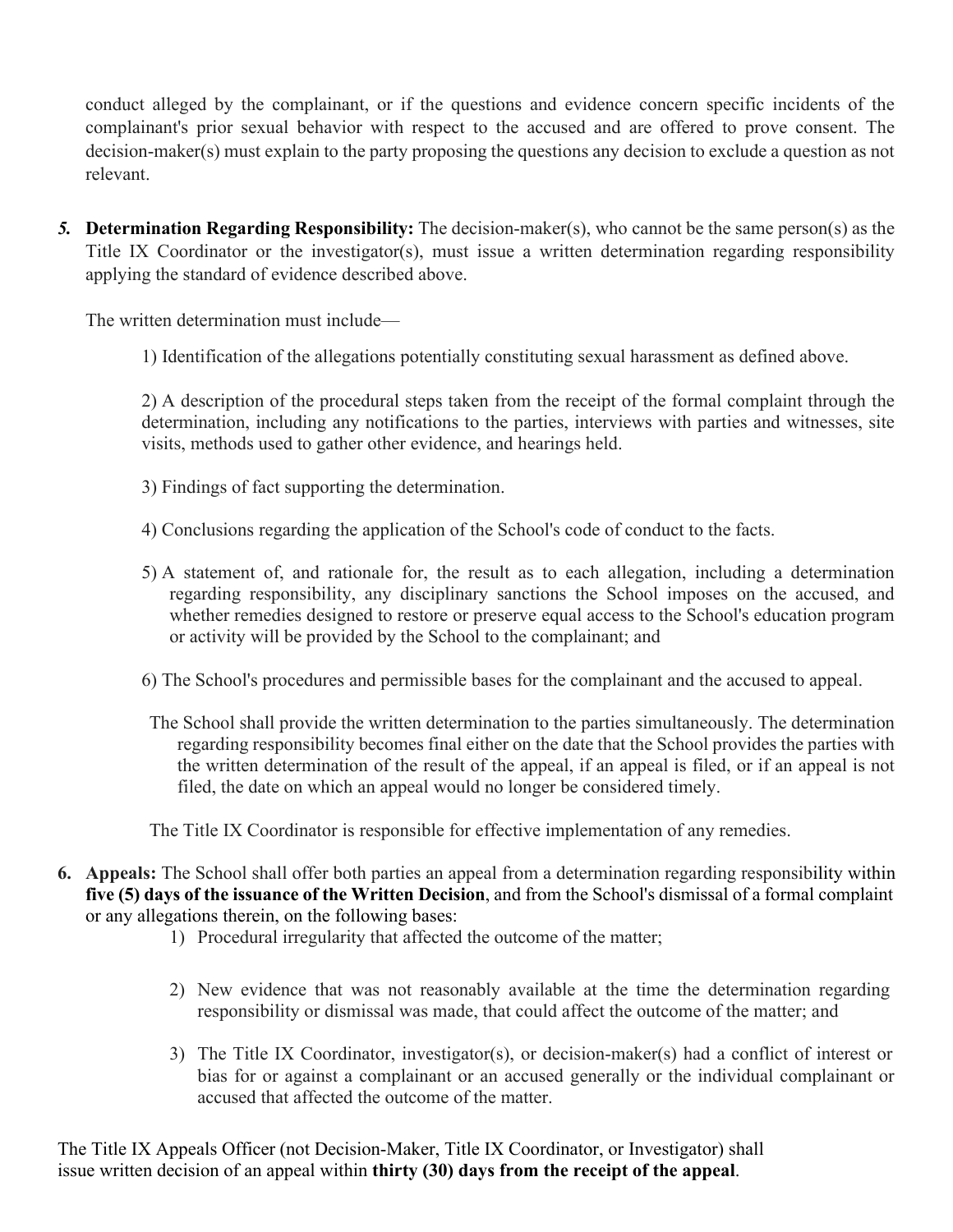As to all appeals, the School shall:

- 1) Notify the other party in writing when an appeal is filed and implement appeal procedures equally for both parties;
- 2) Ensure that the decision-maker(s) for the appeal is not the same person as the decisionmaker(s) that reached the determination regarding responsibility or dismissal, the investigator(s), or the Title IX Coordinator;
- 3) Ensure that the decision-maker(s) for the appeal complies with the conflict of interest and bias standards set forth above;
- 4) Give both parties a reasonable, equal opportunity to submit a written statement in support of, or challenging, the outcome;
- 5) Issue a written decision describing the result of the appeal and the rationale for the result; and
- 6) Provide the written decision simultaneously to both parties.
- **7. Informal Resolution**: The School may not require as a condition of enrollment or continuing enrollment, or employment or continuing employment, or enjoyment of any other right, waiver of the right to an investigation and adjudication of formal complaints of sexual harassment consistent with this policy. Similarly, the School may not require the parties to participate in an informal resolution process under this policy and may not offer an informal resolution process unless a formal complaint is filed. However, at any time prior to reaching a determination regarding responsibility the School may facilitate an informal resolution process, such as mediation, that does not involve a full investigation and adjudication, provided that the School—
	- 1) Provides to the parties a written notice disclosing: The allegations, the requirements of the informal resolution process including the circumstances under which it precludes the parties from resuming a formal complaint arising from the same allegations, provided, however, that at any time prior to agreeing to a resolution, any party has the right to withdraw from the informal resolution process and resume the grievance process with respect to the formal complaint, and any consequences resulting from participating in the informal resolution process, including the records that will be maintained or could be shared;
	- 2) Obtains the parties' voluntary, written consent to the informal resolution process; and
	- 3) Does not offer or facilitate an informal resolution process to resolve allegations that an employee sexually harassed a student.

## **8. Recordkeeping**:

- A School must maintain for a period of seven years records of
	- i. Each sexual harassment investigation including any determination regarding responsibility and any audio or audiovisual recording or transcript of any hearing (if applicable), any disciplinary sanctions imposed on the accused, and any remedies provided to the complainant designed to restore or preserve equal access to the School's education program or activity;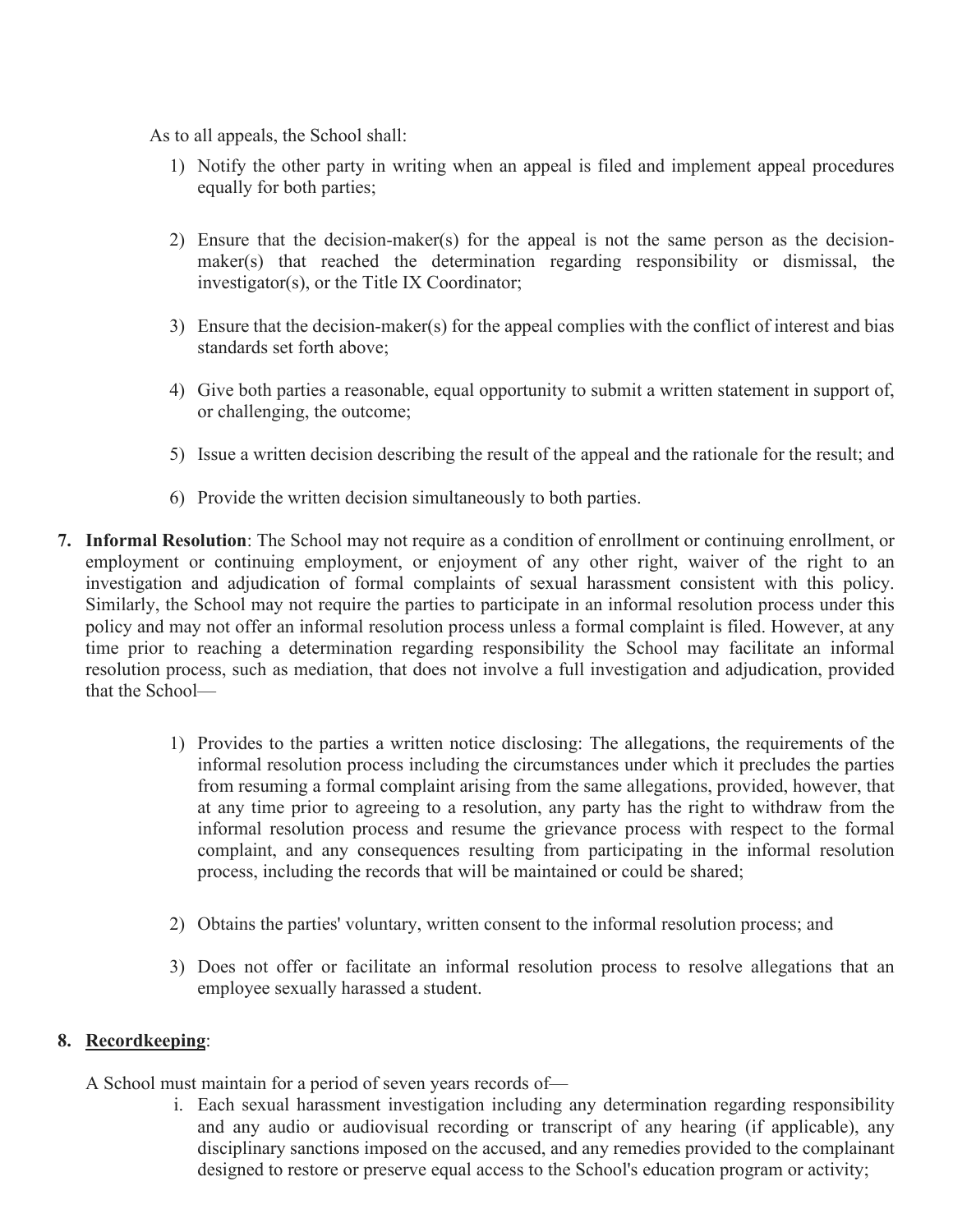- ii. Any appeal and the result therefrom.
- iii. Any informal resolution and the result therefrom; and
- iv. All materials used to train Title IX Coordinators, investigators, decision-makers, and any person who facilitates an informal resolution process. The School must make these training materials publicly available on its website, or if the School does not maintain a website the School must make these materials available upon request for inspection by members of the public.

For each response to a formal complaint required by this policy, the School must create, and maintain for a period of seven years, records of any actions, including any supportive measures, taken in response to a report or formal complaint of sexual harassment. In each instance, the School must document the basis for its conclusion that its response was not deliberately indifferent, and document that it has taken measures designed to restore or preserve equal access to the School's education program or activity. If a School does not provide a complainant with supportive measures, then the School must document the reasons why such a response was not clearly unreasonable in light of the known circumstances. The documentation of certain bases or measures does not limit the School in the future from providing additional explanations or detailing additional measures taken.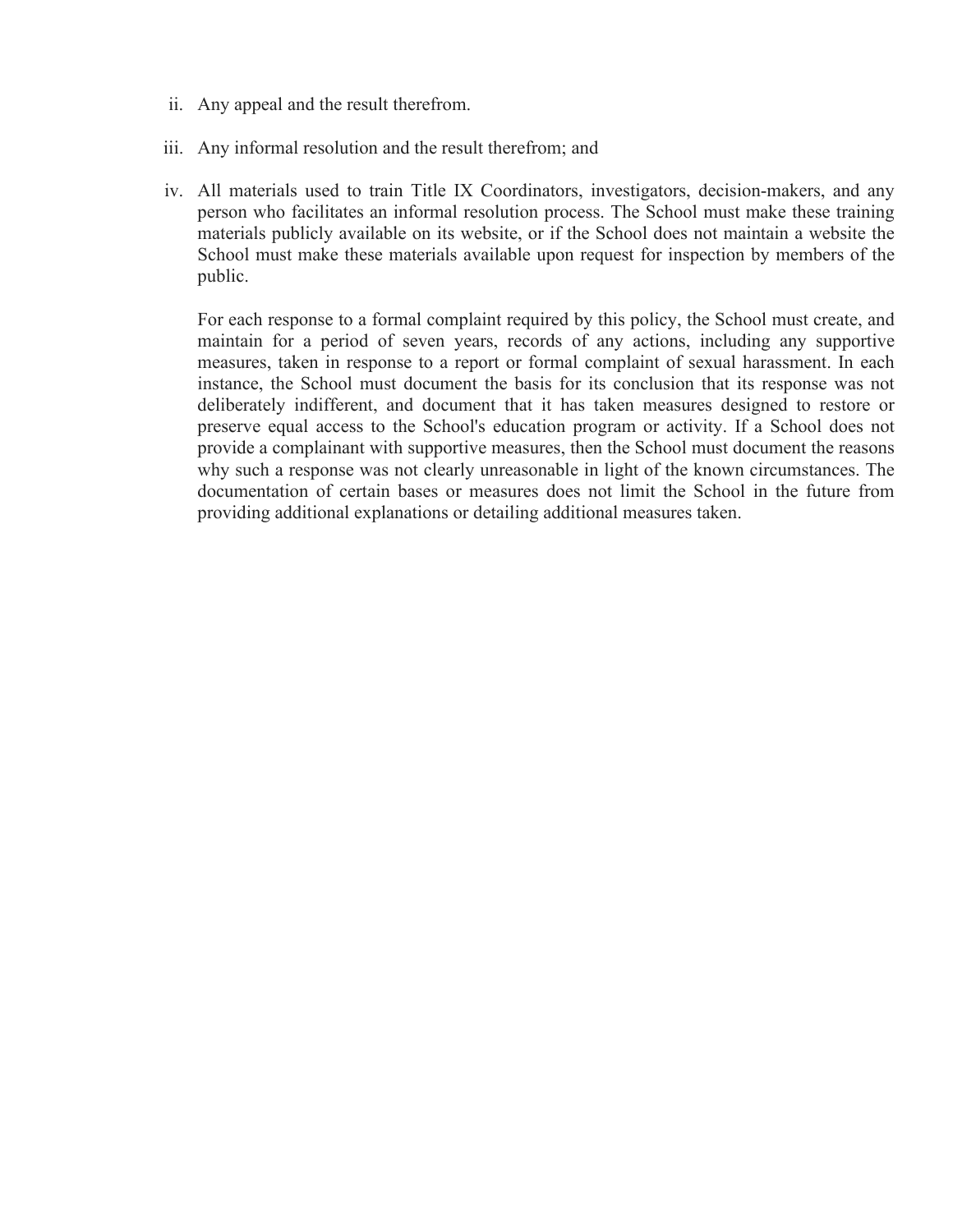

## **Title IX Sexual Harassment Complaint Form**

| Instructions: This form can be completed by any individual who has knowledge of a sexual harassment conduct occurring within<br>Lake View Charter School's ("School") education program or activity. Please complete the information below to the best of your<br>ability. Should you need additional space or would like to provide documentation to support the allegations in the complaint, you<br>can attach those to this complaint form. If you have any questions, please contact the School's Title IX Coordinator listed below.<br><b>Contact Information and Complainant's (Person Making Complaint) Information</b> |                                                                                                                                                                                                                                      |
|---------------------------------------------------------------------------------------------------------------------------------------------------------------------------------------------------------------------------------------------------------------------------------------------------------------------------------------------------------------------------------------------------------------------------------------------------------------------------------------------------------------------------------------------------------------------------------------------------------------------------------|--------------------------------------------------------------------------------------------------------------------------------------------------------------------------------------------------------------------------------------|
|                                                                                                                                                                                                                                                                                                                                                                                                                                                                                                                                                                                                                                 |                                                                                                                                                                                                                                      |
|                                                                                                                                                                                                                                                                                                                                                                                                                                                                                                                                                                                                                                 | Full Name of Person Filing the Complaint Name: __________________________________                                                                                                                                                    |
|                                                                                                                                                                                                                                                                                                                                                                                                                                                                                                                                                                                                                                 | Address: <u>The Community of the Community of the Community of the Community of the Community of the Community of the Community of the Community of the Community of the Community of the Community of the Community of the Comm</u> |
|                                                                                                                                                                                                                                                                                                                                                                                                                                                                                                                                                                                                                                 | Phone: Email: Email: Email: Email: Email: Email: Email: Email: Email: Email: Email: Email: Email: Email: Email: Email: Email: Email: Email: Email: Email: Email: Email: Email: Email: Email: Email: Email: Email: Email: Email       |
|                                                                                                                                                                                                                                                                                                                                                                                                                                                                                                                                                                                                                                 |                                                                                                                                                                                                                                      |
| <b>Respondent's (Accused) Information</b>                                                                                                                                                                                                                                                                                                                                                                                                                                                                                                                                                                                       |                                                                                                                                                                                                                                      |
|                                                                                                                                                                                                                                                                                                                                                                                                                                                                                                                                                                                                                                 |                                                                                                                                                                                                                                      |
| Is the accused a student? $\square$ $\mathop{\mathrm{No}}\nolimits$ $\square$ $\mathop{\mathrm{Yes}}\nolimits$<br>If yes, what is the student's grade and relation to complainant:<br>Is the accused a School staff member? $\square$ No $\square$ Yes $\square$ Other<br>If yes, what is the staff member's relation to the complainant $(e.g., teacher)$ ?                                                                                                                                                                                                                                                                    |                                                                                                                                                                                                                                      |
| <b>Details of Complaint</b>                                                                                                                                                                                                                                                                                                                                                                                                                                                                                                                                                                                                     |                                                                                                                                                                                                                                      |
|                                                                                                                                                                                                                                                                                                                                                                                                                                                                                                                                                                                                                                 | Date of the Alleged Incident: Location of Alleged Incident: Location of Alleged Incident:<br>Please describe the facts underlying your complaint. Provide details such as the names of those involved, the dates of the incident,    |
| whether witnesses were present and the names of any witnesses, etc. Please provide any details which you feel might be helpfulto<br>the complaint investigator.                                                                                                                                                                                                                                                                                                                                                                                                                                                                 |                                                                                                                                                                                                                                      |
|                                                                                                                                                                                                                                                                                                                                                                                                                                                                                                                                                                                                                                 |                                                                                                                                                                                                                                      |
|                                                                                                                                                                                                                                                                                                                                                                                                                                                                                                                                                                                                                                 |                                                                                                                                                                                                                                      |
| Did the harassment occur within or during the School's program or activity? If so, please describe below:                                                                                                                                                                                                                                                                                                                                                                                                                                                                                                                       |                                                                                                                                                                                                                                      |
|                                                                                                                                                                                                                                                                                                                                                                                                                                                                                                                                                                                                                                 |                                                                                                                                                                                                                                      |